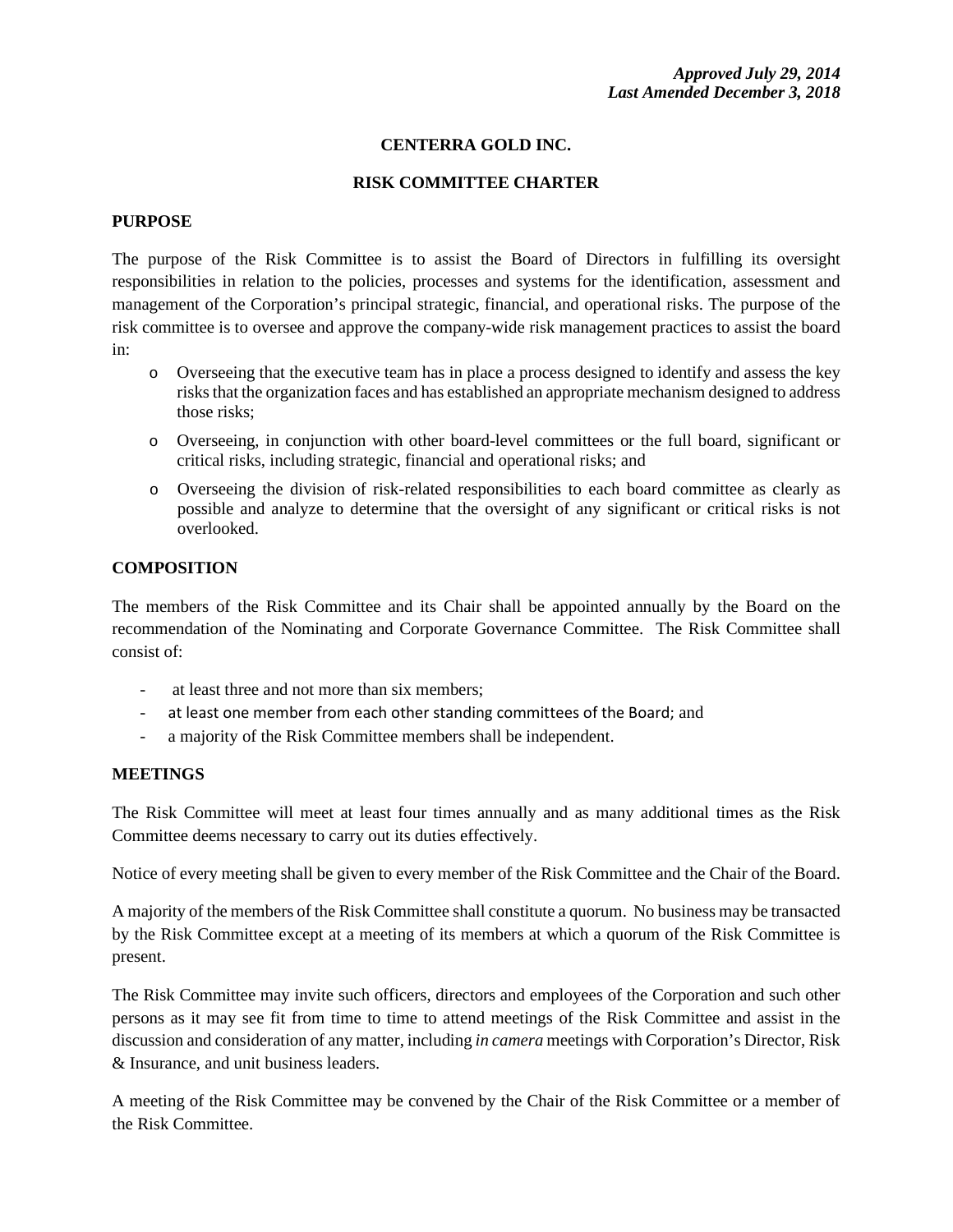#### **DUTIES AND RESPONSIBILITIES**

#### **Risk Management Program**

The Risk Committee's responsibilities shall be to:

- 1. Ensure that management has established an appropriate tone and culture with respect to risk identification, risk awareness, risk-taking and risk mitigation.
- 2. Review and evaluate management's assessment of the Corporation's principal strategic, financial and operational risks, such as credit, market, liquidity, security, property, IT, legal, regulatory, political, reputational, any other events or circumstances that could have a material impact on the Corporation, and assess the steps management has taken to manage, monitor and control such risks within the Corporation's risk tolerance.
- 3. Receive reports from management on potential emerging risks to the business and how these may interrelate with or compound known risks.
- 4. Review and discuss with management, at least annually, the Corporation's overall risk appetite and tolerance and make recommendations to the Board with respect thereto
- 5. Review and evaluate the Corporation's overall process for the identification and evaluation of principal business and operational risks and the prevention and/or mitigation thereof.
- 6. Ensure that the due diligence appraisal process on all proposed strategic transactions, including acquisitions, disposals, project developments includes the identification and assessment of risk exposures and their implications for the risk appetite and tolerance of the Corporation.
- 7. Review and evaluate the development and implementation of appropriate policies, processes and systems to manage the Corporation's principal business risks within its approved risk tolerance, to monitor the effectiveness of such policies, processes and systems and to ensure that the Board receives sufficient information about the Corporation's risk exposures.
- 8. Review the Corporation's insurance program, including its annual property and casualty insurance program, risk retention, coverage adequacy, and any residual risk exposures.
- 9. Review the Corporation's public disclosures in respect of risk governance and the Corporation's principal risks.
- 10. Satisfy itself that management has facilitated appropriate interaction among the external auditor, the internal auditor, legal counsel, and risk and insurance.
- 11. Annually, together with Management, report and review with the Board the overall effectiveness of the enterprise risk management process and program.

#### **Other**

- 12. Review issues raised by the External Auditor or Internal Auditor that impact the risk management framework or the Corporation's risk management.
- 13. Direct any special investigations deemed necessary and engage and consult independent experts where considered necessary or desirable to carry out its duties and rely on the advice of such experts.